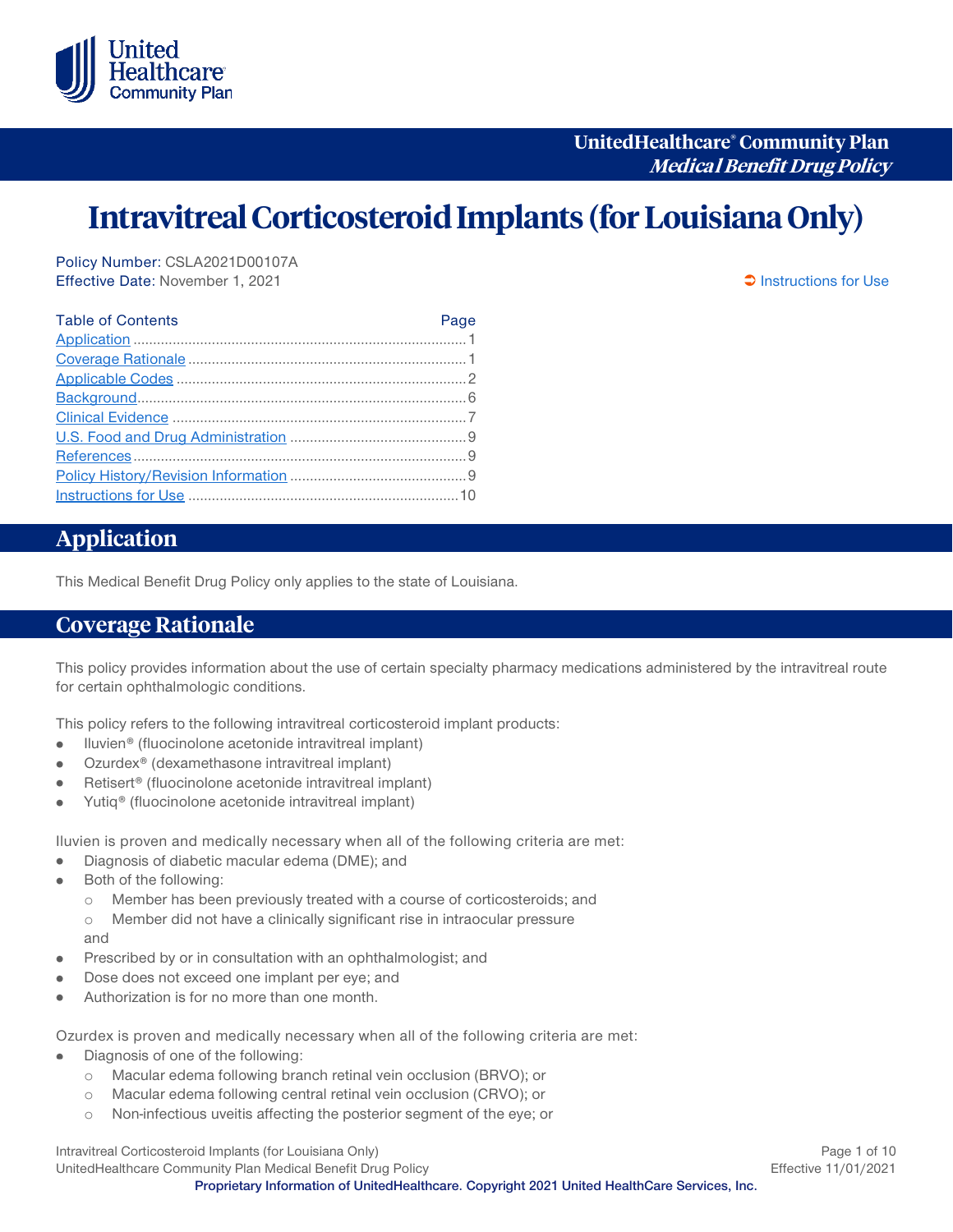o Diabetic macular edema (DME) and

- Prescribed by or in consultation with an ophthalmologist; and ۰
- ė Dose does not exceed one implant per eye; and
- Authorization is for no more than one month.

Retisert is proven and medically necessary when all of the following criteria are met:

- Diagnosis of chronic non-infectious uveitis affecting the posterior segment of the eye; and ò.
- Prescribed by or in consultation with an ophthalmologist; and  $\bullet$
- Dose does not exceed one implant per eye; and
- Authorization is for no more than one month.

Yutiq is proven and medically necessary when all of the following criteria are met:

- Diagnosis of chronic non-infectious uveitis affecting the posterior segment of the eye; and
- Prescribed by or in consultation with an ophthalmologist; and  $\bullet$
- Dose does not exceed one implant per eye; and  $\bullet$
- Authorization is for no more than one month.  $\bullet$

Intravitreal Corticosteroid Implant products are unproven and not medically necessary for the treatment any other indication due to insufficient evidence of efficacy including, but not limited to the following:

- Cystoid macular edema after cataract surgery  $\bullet$
- Radiation retinopathy

## <span id="page-1-0"></span>**Applicable Codes**

The following list(s) of procedure and/or diagnosis codes is provided for reference purposes only and may not be all inclusive. Listing of a code in this policy does not imply that the service described by the code is a covered or non-covered health service. Benefit coverage for health services is determined by federal, state, or contractual requirements and applicable laws that may require coverage for a specific service. The inclusion of a code does not imply any right to reimbursement or guarantee claim payment. Other Policies and Guidelines may apply.

| <b>HCPCS Code</b> | <b>Description</b>                                                          |
|-------------------|-----------------------------------------------------------------------------|
| J7311             | Injection, fluocinolone acetonide, intravitreal implant (retisert), 0.01 mg |
| J7312             | Injection, dexamethasone, intravitreal implant, 0.1 mg                      |
| J7313             | Injection, fluocinolone acetonide, intravitreal implant (Iluvien), 0.01 mg  |
| J7314             | Injection, fluocinolone acetonide, intravitreal implant (Yutiq), 0.01 mg    |

| <b>Diagnosis Code</b> | <b>Description</b>                                                                                                                   |
|-----------------------|--------------------------------------------------------------------------------------------------------------------------------------|
| E08.311               | Diabetes mellitus due to underlying condition with unspecified diabetic retinopathy with macular edema                               |
| E08.3211              | Diabetes mellitus due to underlying condition with mild nonproliferative diabetic retinopathy with<br>macular edema, right eye       |
| E08.3212              | Diabetes mellitus due to underlying condition with mild nonproliferative diabetic retinopathy with<br>macular edema, left eye        |
| E08.3213              | Diabetes mellitus due to underlying condition with mild nonproliferative diabetic retinopathy with<br>macular edema, bilateral       |
| E08.3219              | Diabetes mellitus due to underlying condition with mild nonproliferative diabetic retinopathy with<br>macular edema, unspecified eye |
| E08.3311              | Diabetes mellitus due to underlying condition with moderate nonproliferative diabetic retinopathy with<br>macular edema, right eye   |
| E08.3312              | Diabetes mellitus due to underlying condition with moderate nonproliferative diabetic retinopathy with<br>macular edema, left eye    |

Intravitreal Corticosteroid Implants (for Louisiana Only) **Page 2 of 10** Page 2 of 10 UnitedHealthcare Community Plan Medical Benefit Drug Policy **Effective 11/01/2021** Effective 11/01/2021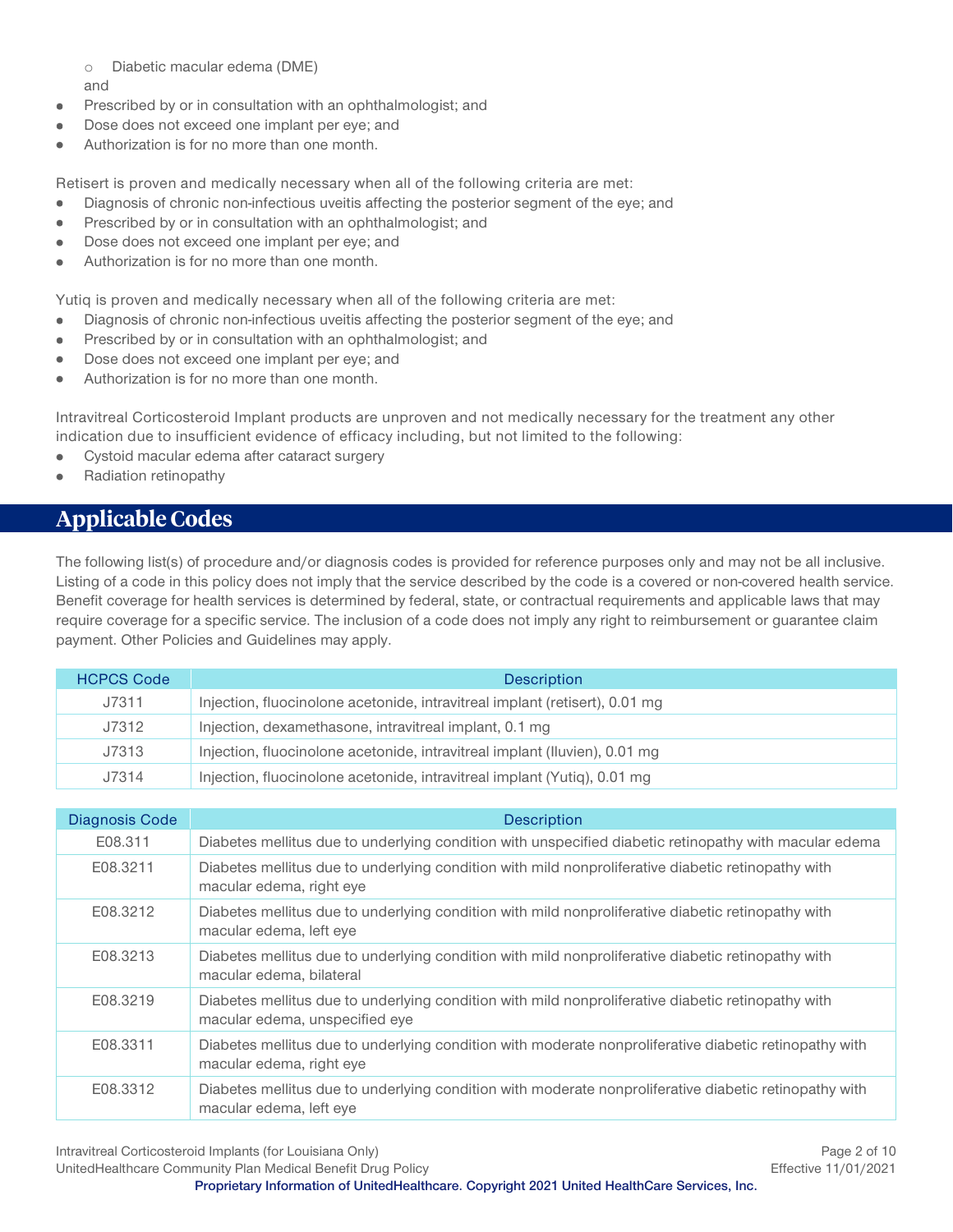| <b>Diagnosis Code</b> | <b>Description</b>                                                                                                                       |
|-----------------------|------------------------------------------------------------------------------------------------------------------------------------------|
| E08.3313              | Diabetes mellitus due to underlying condition with moderate nonproliferative diabetic retinopathy with<br>macular edema, bilateral       |
| E08.3319              | Diabetes mellitus due to underlying condition with moderate nonproliferative diabetic retinopathy with<br>macular edema, unspecified eye |
| E08.3411              | Diabetes mellitus due to underlying condition with severe nonproliferative diabetic retinopathy with<br>macular edema, right eye         |
| E08.3412              | Diabetes mellitus due to underlying condition with severe nonproliferative diabetic retinopathy with<br>macular edema, left eye          |
| E08.3413              | Diabetes mellitus due to underlying condition with severe nonproliferative diabetic retinopathy with<br>macular edema, bilateral         |
| E08.3419              | Diabetes mellitus due to underlying condition with severe nonproliferative diabetic retinopathy with<br>macular edema, unspecified eye   |
| E08.3511              | Diabetes mellitus due to underlying condition with proliferative diabetic retinopathy with macular edema,<br>right eye                   |
| E08.3512              | Diabetes mellitus due to underlying condition with proliferative diabetic retinopathy with macular edema,<br>left eye                    |
| E08.3513              | Diabetes mellitus due to underlying condition with proliferative diabetic retinopathy with macular edema,<br>bilateral                   |
| E08.3519              | Diabetes mellitus due to underlying condition with proliferative diabetic retinopathy with macular edema,<br>unspecified eye             |
| E09.311               | Drug or chemical induced diabetes mellitus with unspecified diabetic retinopathy with macular edema                                      |
| E09.3211              | Drug or chemical induced diabetes mellitus with mild nonproliferative diabetic retinopathy with macular<br>edema, right eye              |
| E09.3212              | Drug or chemical induced diabetes mellitus with mild nonproliferative diabetic retinopathy with macular<br>edema, left eye               |
| E09.3213              | Drug or chemical induced diabetes mellitus with mild nonproliferative diabetic retinopathy with macular<br>edema, bilateral              |
| E09.3219              | Drug or chemical induced diabetes mellitus with mild nonproliferative diabetic retinopathy with macular<br>edema, unspecified eye        |
| E09.3311              | Drug or chemical induced diabetes mellitus with moderate nonproliferative diabetic retinopathy with<br>macular edema, right eye          |
| E09.3312              | Drug or chemical induced diabetes mellitus with moderate nonproliferative diabetic retinopathy with<br>macular edema, left eye           |
| E09.3313              | Drug or chemical induced diabetes mellitus with moderate nonproliferative diabetic retinopathy with<br>macular edema, bilateral          |
| E09.3319              | Drug or chemical induced diabetes mellitus with moderate nonproliferative diabetic retinopathy with<br>macular edema, unspecified eye    |
| E09.3411              | Drug or chemical induced diabetes mellitus with severe nonproliferative diabetic retinopathy with<br>macular edema, right eye            |
| E09.3412              | Drug or chemical induced diabetes mellitus with severe nonproliferative diabetic retinopathy with<br>macular edema, left eye             |
| E09.3413              | Drug or chemical induced diabetes mellitus with severe nonproliferative diabetic retinopathy with<br>macular edema, bilateral            |
| E09.3419              | Drug or chemical induced diabetes mellitus with severe nonproliferative diabetic retinopathy with<br>macular edema, unspecified eye      |
| E09.3511              | Drug or chemical induced diabetes mellitus with proliferative diabetic retinopathy with macular edema,<br>right eye                      |

Intravitreal Corticosteroid Implants (for Louisiana Only) Page 3 of 10<br>
UnitedHealthcare Community Plan Medical Benefit Drug Policy Correspondence and Correspondence Community Plan Medical Benefit Drug Policy UnitedHealthcare Community Plan Medical Benefit Drug Policy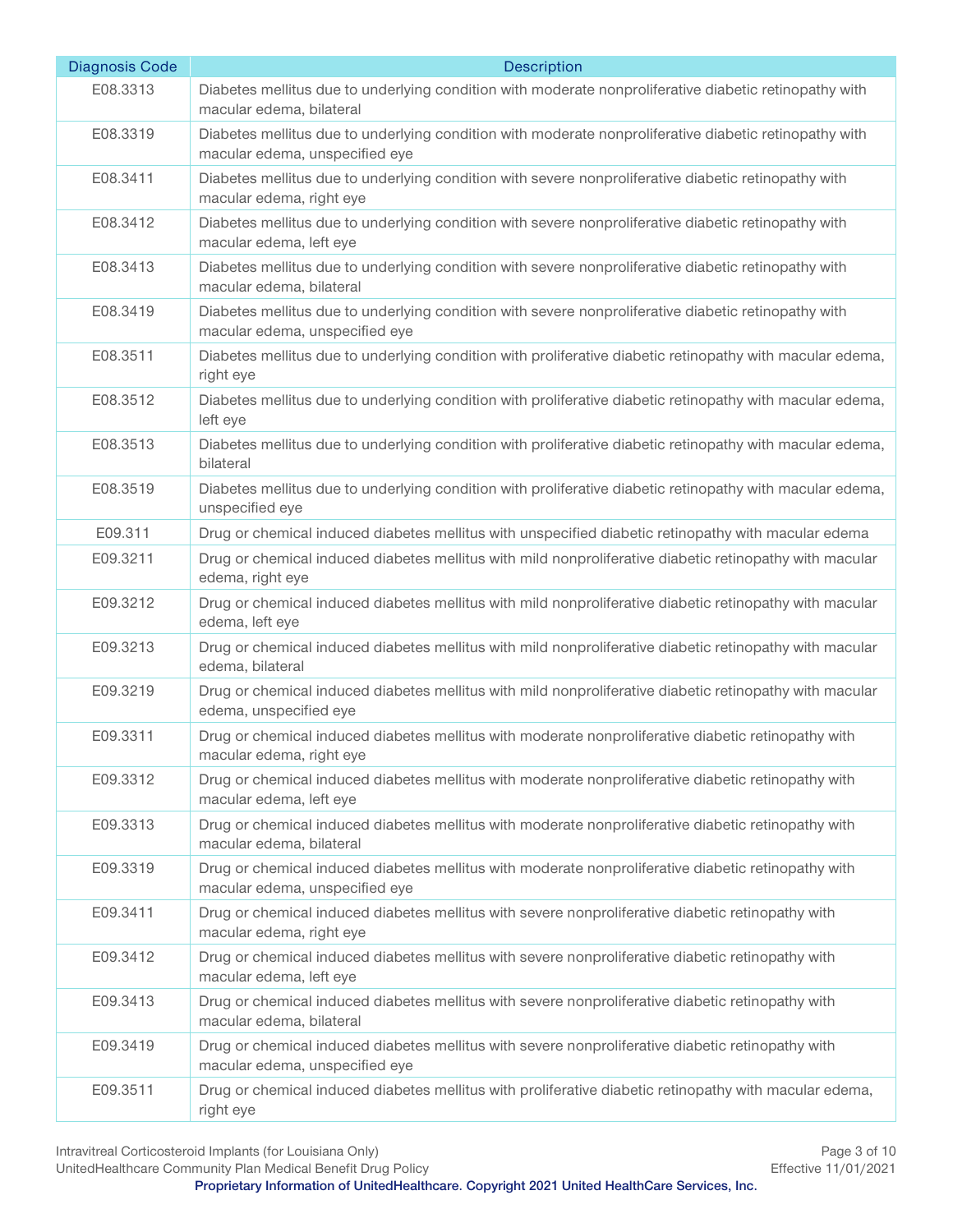| <b>Diagnosis Code</b> | <b>Description</b>                                                                                                        |
|-----------------------|---------------------------------------------------------------------------------------------------------------------------|
| E09.3512              | Drug or chemical induced diabetes mellitus with proliferative diabetic retinopathy with macular edema,<br>left eye        |
| E09.3513              | Drug or chemical induced diabetes mellitus with proliferative diabetic retinopathy with macular edema,<br>bilateral       |
| E09.3519              | Drug or chemical induced diabetes mellitus with proliferative diabetic retinopathy with macular edema,<br>unspecified eye |
| E10.311               | Type 1 diabetes mellitus with unspecified diabetic retinopathy with macular edema                                         |
| E10.3211              | Type 1 diabetes mellitus with mild nonproliferative diabetic retinopathy with macular edema, right eye                    |
| E10.3212              | Type 1 diabetes mellitus with mild nonproliferative diabetic retinopathy with macular edema, left eye                     |
| E10.3213              | Type 1 diabetes mellitus with mild nonproliferative diabetic retinopathy with macular edema, bilateral                    |
| E10.3219              | Type 1 diabetes mellitus with mild nonproliferative diabetic retinopathy with macular edema, unspecified<br>eye           |
| E10.3311              | Type 1 diabetes mellitus with moderate nonproliferative diabetic retinopathy with macular edema, right<br>eye             |
| E10.3312              | Type 1 diabetes mellitus with moderate nonproliferative diabetic retinopathy with macular edema, left<br>eye              |
| E10.3313              | Type 1 diabetes mellitus with moderate nonproliferative diabetic retinopathy with macular edema,<br>bilateral             |
| E10.3319              | Type 1 diabetes mellitus with moderate nonproliferative diabetic retinopathy with macular edema,<br>unspecified eye       |
| E10.3411              | Type 1 diabetes mellitus with severe nonproliferative diabetic retinopathy with macular edema, right eye                  |
| E10.3412              | Type 1 diabetes mellitus with severe nonproliferative diabetic retinopathy with macular edema, left eye                   |
| E10.3413              | Type 1 diabetes mellitus with severe nonproliferative diabetic retinopathy with macular edema, bilateral                  |
| E10.3419              | Type 1 diabetes mellitus with severe nonproliferative diabetic retinopathy with macular edema,<br>unspecified eye         |
| E10.3511              | Type 1 diabetes mellitus with proliferative diabetic retinopathy with macular edema, right eye                            |
| E10.3512              | Type 1 diabetes mellitus with proliferative diabetic retinopathy with macular edema, left eye                             |
| E10.3513              | Type 1 diabetes mellitus with proliferative diabetic retinopathy with macular edema, bilateral                            |
| E10.3519              | Type 1 diabetes mellitus with proliferative diabetic retinopathy with macular edema, unspecified eye                      |
| E11.311               | Type 2 diabetes mellitus with unspecified diabetic retinopathy with macular edema                                         |
| E11.3211              | Type 2 diabetes mellitus with mild nonproliferative diabetic retinopathy with macular edema, right eye                    |
| E11.3212              | Type 2 diabetes mellitus with mild nonproliferative diabetic retinopathy with macular edema, left eye                     |
| E11.3213              | Type 2 diabetes mellitus with mild nonproliferative diabetic retinopathy with macular edema, bilateral                    |
| E11.3219              | Type 2 diabetes mellitus with mild nonproliferative diabetic retinopathy with macular edema, unspecified<br>eye           |
| E11.3311              | Type 2 diabetes mellitus with moderate nonproliferative diabetic retinopathy with macular edema, right<br>eye             |
| E11.3312              | Type 2 diabetes mellitus with moderate nonproliferative diabetic retinopathy with macular edema, left<br>eye              |
| E11.3313              | Type 2 diabetes mellitus with moderate nonproliferative diabetic retinopathy with macular edema,<br>bilateral             |
| E11.3319              | Type 2 diabetes mellitus with moderate nonproliferative diabetic retinopathy with macular edema,<br>unspecified eye       |
| E11.3411              | Type 2 diabetes mellitus with severe nonproliferative diabetic retinopathy with macular edema, right eye                  |
| E11.3412              | Type 2 diabetes mellitus with severe nonproliferative diabetic retinopathy with macular edema, left eye                   |

UnitedHealthcare Community Plan Medical Benefit Drug Policy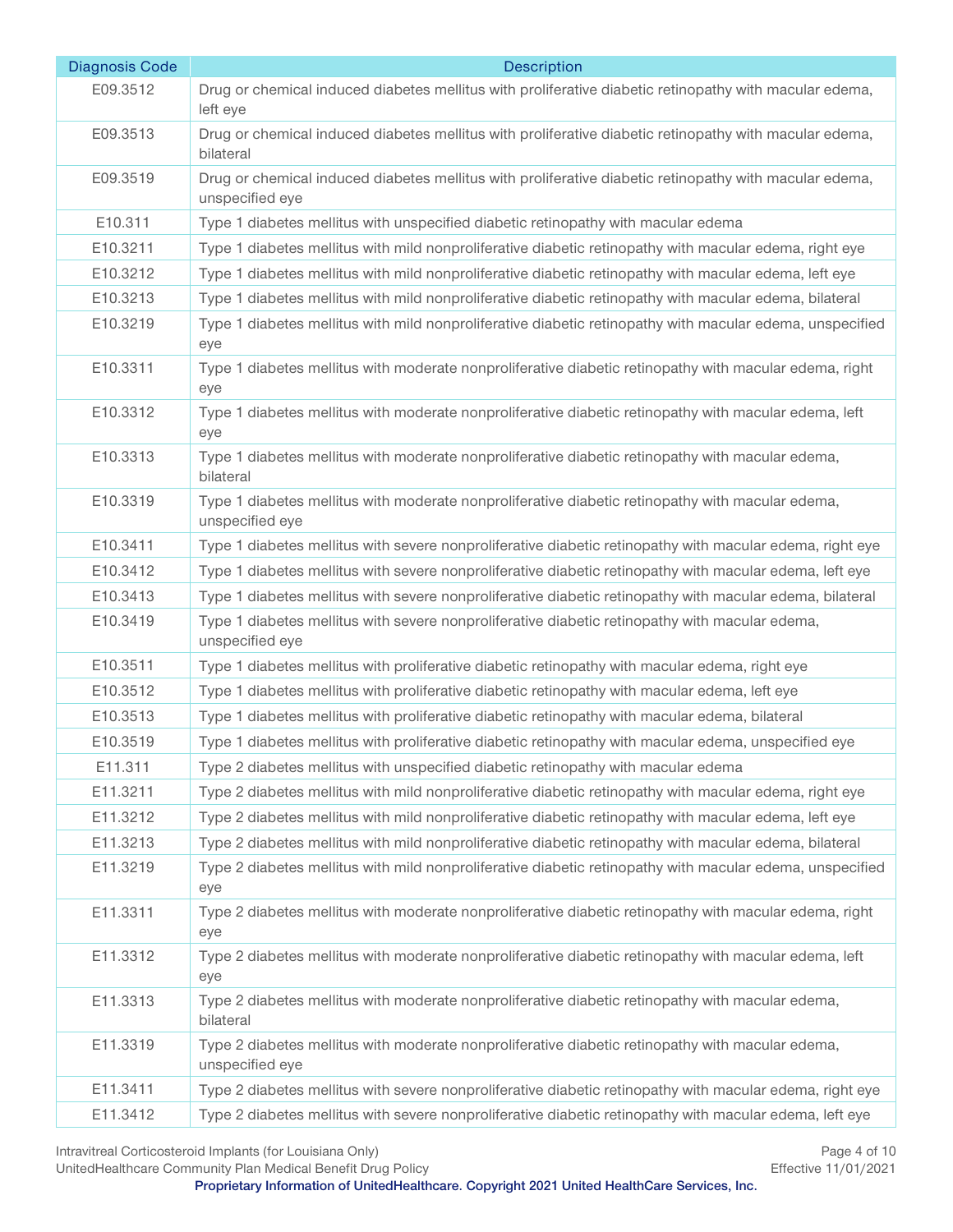| <b>Diagnosis Code</b> | <b>Description</b>                                                                                                           |
|-----------------------|------------------------------------------------------------------------------------------------------------------------------|
| E11.3413              | Type 2 diabetes mellitus with severe nonproliferative diabetic retinopathy with macular edema, bilateral                     |
| E11.3419              | Type 2 diabetes mellitus with severe nonproliferative diabetic retinopathy with macular edema,<br>unspecified eye            |
| E11.3511              | Type 2 diabetes mellitus with proliferative diabetic retinopathy with macular edema, right eye                               |
| E11.3512              | Type 2 diabetes mellitus with proliferative diabetic retinopathy with macular edema, left eye                                |
| E11.3513              | Type 2 diabetes mellitus with proliferative diabetic retinopathy with macular edema, bilateral                               |
| E11.3519              | Type 2 diabetes mellitus with proliferative diabetic retinopathy with macular edema, unspecified eye                         |
| E13.311               | Other specified diabetes mellitus with unspecified diabetic retinopathy with macular edema                                   |
| E13.3211              | Other specified diabetes mellitus with mild nonproliferative diabetic retinopathy with macular edema,<br>right eye           |
| E13.3212              | Other specified diabetes mellitus with mild nonproliferative diabetic retinopathy with macular edema, left<br>eye            |
| E13.3213              | Other specified diabetes mellitus with mild nonproliferative diabetic retinopathy with macular edema,<br>bilateral           |
| E13.3219              | Other specified diabetes mellitus with mild nonproliferative diabetic retinopathy with macular edema,<br>unspecified eye     |
| E13.3311              | Other specified diabetes mellitus with moderate nonproliferative diabetic retinopathy with macular<br>edema, right eye       |
| E13.3312              | Other specified diabetes mellitus with moderate nonproliferative diabetic retinopathy with macular<br>edema, left eye        |
| E13.3313              | Other specified diabetes mellitus with moderate nonproliferative diabetic retinopathy with macular<br>edema, bilateral       |
| E13.3319              | Other specified diabetes mellitus with moderate nonproliferative diabetic retinopathy with macular<br>edema, unspecified eye |
| E13.3411              | Other specified diabetes mellitus with severe nonproliferative diabetic retinopathy with macular edema,<br>right eye         |
| E13.3412              | Other specified diabetes mellitus with severe nonproliferative diabetic retinopathy with macular edema,<br>left eye          |
| E13.3413              | Other specified diabetes mellitus with severe nonproliferative diabetic retinopathy with macular edema,<br>hilateral         |
| E13.3419              | Other specified diabetes mellitus with severe nonproliferative diabetic retinopathy with macular edema,<br>unspecified eye   |
| E13.3511              | Other specified diabetes mellitus with proliferative diabetic retinopathy with macular edema, right eye                      |
| E13.3512              | Other specified diabetes mellitus with proliferative diabetic retinopathy with macular edema, left eye                       |
| E13.3513              | Other specified diabetes mellitus with proliferative diabetic retinopathy with macular edema, bilateral                      |
| E13.3519              | Other specified diabetes mellitus with proliferative diabetic retinopathy with macular edema, unspecified<br>eye             |
| H30.001               | Unspecified focal chorioretinal inflammation, right eye                                                                      |
| H30.002               | Unspecified focal chorioretinal inflammation, left eye                                                                       |
| H30.003               | Unspecified focal chorioretinal inflammation, bilateral                                                                      |
| H30.009               | Unspecified focal chorioretinal inflammation, unspecified eye                                                                |
| H30.011               | Focal chorioretinal inflammation, juxtapapillary, right eye                                                                  |
| H30.012               | Focal chorioretinal inflammation, juxtapapillary, left eye                                                                   |
| H30.013               | Focal chorioretinal inflammation, juxtapapillary, bilateral                                                                  |
| H30.019               | Focal chorioretinal inflammation, juxtapapillary, unspecified eye                                                            |

Intravitreal Corticosteroid Implants (for Louisiana Only) Page 5 of 10<br>
UnitedHealthcare Community Plan Medical Benefit Drug Policy Community Plan Medical Benefit Drug Policy

UnitedHealthcare Community Plan Medical Benefit Drug Policy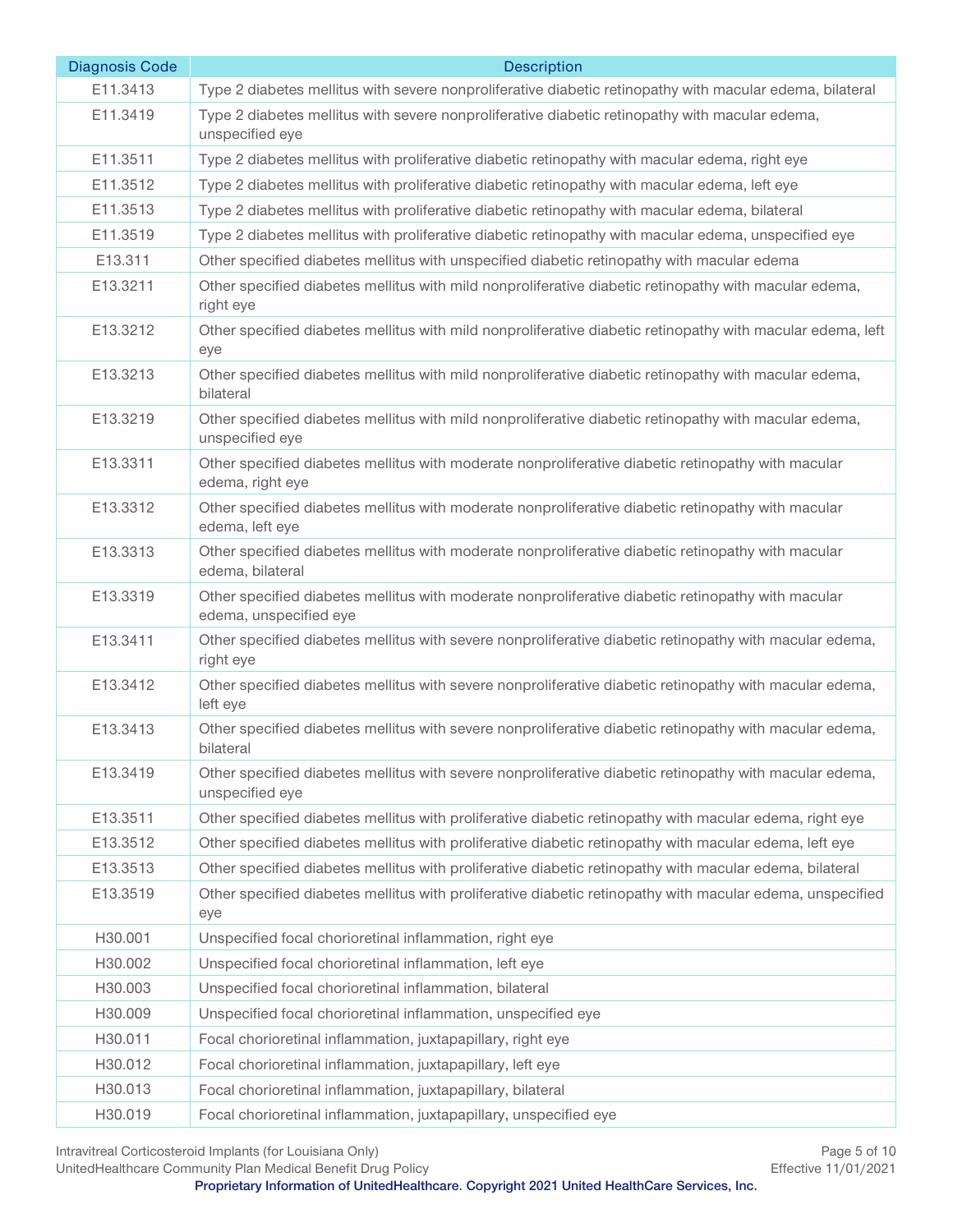| <b>Diagnosis Code</b> | <b>Description</b>                                                         |
|-----------------------|----------------------------------------------------------------------------|
| H30.021               | Focal chorioretinal inflammation of posterior pole, right eye              |
| H30.022               | Focal chorioretinal inflammation of posterior pole, left eye               |
| H30.023               | Focal chorioretinal inflammation of posterior pole, bilateral              |
| H30.029               | Focal chorioretinal inflammation of posterior pole, unspecified eye        |
| H30.031               | Focal chorioretinal inflammation, peripheral, right eye                    |
| H30.032               | Focal chorioretinal inflammation, peripheral, left eye                     |
| H30.033               | Focal chorioretinal inflammation, peripheral, bilateral                    |
| H30.039               | Focal chorioretinal inflammation, peripheral, unspecified eye              |
| H30.041               | Focal chorioretinal inflammation, macular or paramacular, right eye        |
| H30.042               | Focal chorioretinal inflammation, macular or paramacular, left eye         |
| H30.043               | Focal chorioretinal inflammation, macular or paramacular, bilateral        |
| H30.049               | Focal chorioretinal inflammation, macular or paramacular, unspecified eye  |
| H30.101               | Unspecified disseminated chorioretinal inflammation, right eye             |
| H30.102               | Unspecified disseminated chorioretinal inflammation, left eye              |
| H30.103               | Unspecified disseminated chorioretinal inflammation, bilateral             |
| H30.109               | Unspecified disseminated chorioretinal inflammation, unspecified eye       |
| H30.111               | Disseminated chorioretinal inflammation of posterior pole, right eye       |
| H30.112               | Disseminated chorioretinal inflammation of posterior pole, left eye        |
| H30.113               | Disseminated chorioretinal inflammation of posterior pole, bilateral       |
| H30.119               | Disseminated chorioretinal inflammation of posterior pole, unspecified eye |
| H30.121               | Disseminated chorioretinal inflammation, peripheral right eye              |
| H30.122               | Disseminated chorioretinal inflammation, peripheral, left eye              |
| H30.123               | Disseminated chorioretinal inflammation, peripheral, bilateral             |
| H30.129               | Disseminated chorioretinal inflammation, peripheral, unspecified eye       |
| H30.131               | Disseminated chorioretinal inflammation, generalized, right eye            |
| H30.132               | Disseminated chorioretinal inflammation, generalized, left eye             |
| H30.133               | Disseminated chorioretinal inflammation, generalized, bilateral            |
| H30.139               | Disseminated chorioretinal inflammation, generalized, unspecified eye      |
| H30.891               | Other chorioretinal inflammations, right eye                               |
| H30.892               | Other chorioretinal inflammations, left eye                                |
| H30.893               | Other chorioretinal inflammations, bilateral                               |
| H30.899               | Other chorioretinal inflammations, unspecified eye                         |
| H30.90                | Unspecified chorioretinal inflammation, unspecified eye                    |
| H30.91                | Unspecified chorioretinal inflammation, right eye                          |
| H30.92                | Unspecified chorioretinal inflammation, left eye                           |
| H30.93                | Unspecified chorioretinal inflammation, bilateral                          |
| H35.81                | Retinal edema                                                              |

# <span id="page-5-0"></span>**Background**

Corticosteroids inhibit inflammatory responses to many different inciting agents, such as inflammatory cytokines to inhibit edema, fibrin deposition, capillary dilation, leukocyte migration, capillary proliferation, fibroblast proliferation, deposition of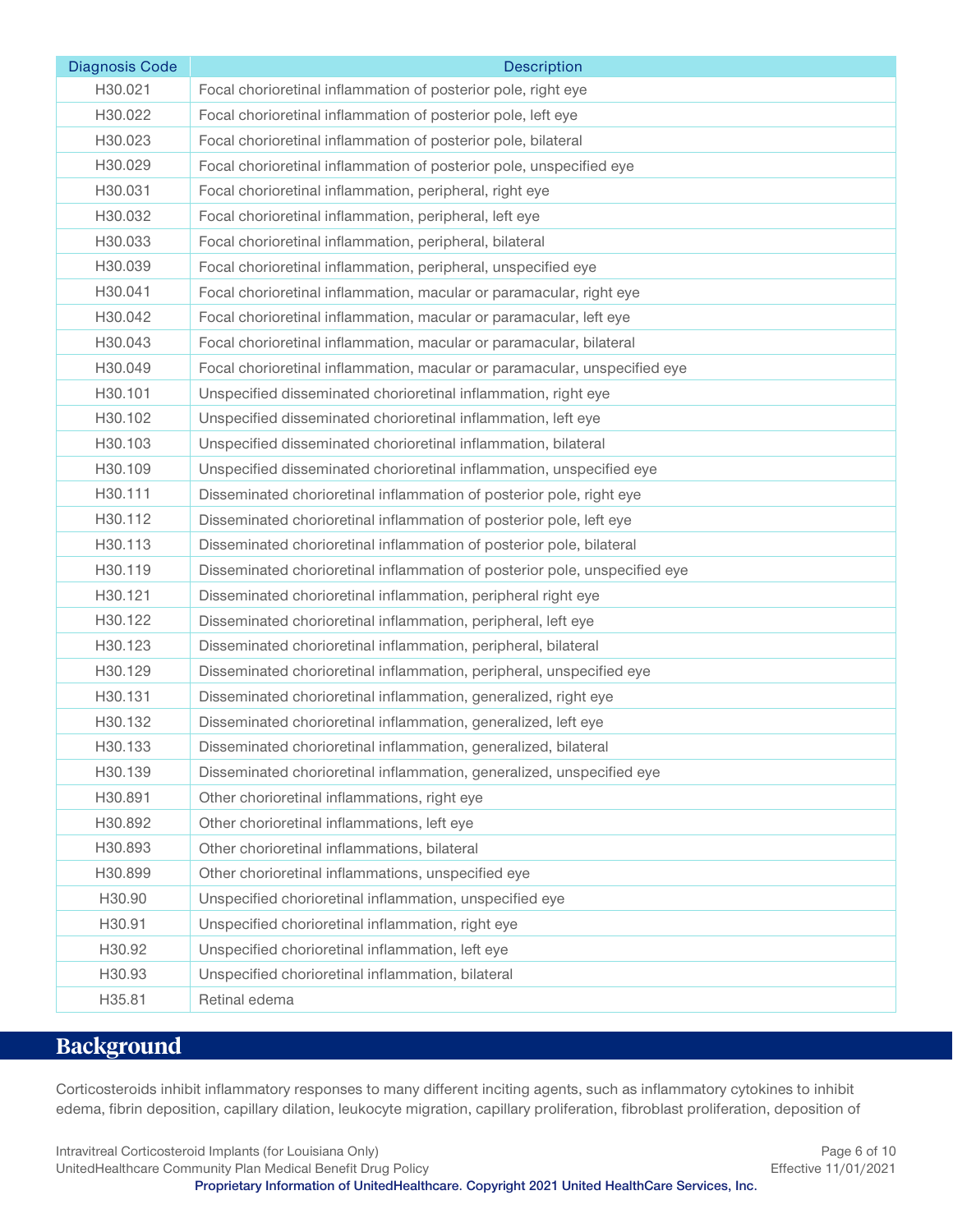collagen, and scar formation associated with inflammation. Corticosteroids can produce a rise in intraocular pressure. Corticosteroids are thought to act by the induction of phospholipase A2 inhibitory proteins. These proteins control the biosynthesis of potent mediators of inflammation such as prostaglandins and leukotrienes by inhibiting the release of their common precursor arachidonic acid. Arachidonic acid is released from membrane phospholipids by phospholipase A2.1-4

Intravitreal corticosteroid implants are drug delivery systems resulting in sustained release of corticosteroid when surgically implanted into the eye:

- Iluvien is non-bioerodible intravitreal implant containing 0.19 mg fluocinolone acetonide in a sustained-release drug delivery  $\bullet$ system. Iluvien is designed to release fluocinolone acetonide at an initial rate of 0.25 µg/day over a 36-month period.<sup>1</sup>
- Ozurdex is a biodegradable intravitreal implant containing dexamethasone 0.7 mg in the NOVADUR® solid polymer sustained-release drug delivery system. Ozurdex is designed to release dexamethasone up to a 6 month period.<sup>2</sup>
- Retisert is a non-biodegradable intravitreal implant containing 0.59 mg fluocinolone acetonide. Retisert is designed to  $\bullet$ release fluocinolone acetonide at a nominal initial rate of 0.6 mcg/day, decreasing over the first month to a steady state between 0.3-0.4 mcg/day over approximately 30 months.<sup>3</sup>
- Yutiq is a non-bioerodible intravitreal implant containing 0.18 mg fluocinolone acetonide in a sustained-release drug delivery system. Yutiq is designed to release fluocinolone acetonide at an initial rate of 0.25 mcg/day over a 36-month period.4

## <span id="page-6-0"></span>**Clinical Evidence**

#### **Diabetic Macular Edema**

Iluvien and Ozurdex are indicated for the treatment of diabetic macular edema (DME).

Campochiaro et. al. assessed the efficacy and safety of intravitreal inserts releasing 0.2 µg/day (low dose) or 0.5 µg/day (high dose) fluocinolone acetonide (FA) in patients with diabetic macular edema (DME) in two parallel, prospective, randomized, sham injection-controlled, double-masked multicenter clinical trials. Patients with persistent DME despite use of at least 1 macular laser treatment were randomized in a 1:2:2 ratio (sham injection ( $n = 185$ ), low-dose insert ( $n = 375$ ), or high-dose insert (n = 393). The primary outcome was the percentage of patients with improvement from baseline best-corrected visual acuity (BCVA) in Early Treatment Diabetic Retinopathy Trial (ETDRS) letter score of 15 or more at month 24. Secondary outcomes included other parameters of foveal thickness (FTH) and visual function. The percentage of patients with improvement from baseline ETDRS letter score of 15 or more at month 24 was 28.7 and 28.6 in the low- and high-dose insert groups, respectively, compared with 16.2 in the sham group ( $P = 0.002$  for each), with benefit occurring for both doses at 3 weeks and all subsequent time points, compared to sham. The mean improvement in BCVA letter score between baseline and month 24 was 4.4 and 5.4 in the low- and high-dose groups, compared to 1.7 in the sham group ( $P = 0.02$  and  $P = 0.016$ ). Glaucoma requiring incisional surgery occurred in 3.7%, 7.6%, and 0.5% of the low-dose, high-dose, and sham groups, respectively. The authors concluded that both low- and high-dose FA inserts significantly improved BCVA in patients with DME over 2 years, and the riskto-benefit ratio was superior for the low-dose insert.<sup>5</sup>

In 2014, Boyer et. al., assessed safety and efficacy of dexamethasone intravitreal implant (Ozurdex, DEX implant) 0.7 and 0.35 mg in the treatment of patients with DME in two randomized, multicenter, masked, sham-controlled, phase III clinical trials with identical protocols. Patients were randomized in a 1:1:1 ratio to study to study treatment with DEX implant 0.7 mg (n = 351), DEX implant 0.35 mg (n = 347), or a sham procedure (n = 350) and followed for 3 years (or 39 months for patients treated at month 36) at ≤ 40 scheduled visits. The primary efficacy endpoint was achievement of ≥ 15-letter improvement in BCVA from baseline at study end. Safety measures included adverse events and intraocular pressure (IOP). The percentage of patients with improvement from baseline BCVA was greater in the DEX implant 0.7 mg group (22.2%) and Dex implant 0.35 mg group (18.4%), compared to sham (12%;  $p \le 0.018$ ). Mean average reduction in CRT from baseline was greater with DEX implant 0.7 mg (-111.6 µm) and DEX implant 0.35 mg (-107.9 µm) than sham (-41.9 µm; P < 0.001). Rates of cataract-related adverse events in phakic eyes were 67.9%, 64.1%, and 20.4% in the DEX implant 0.7 mg, DEX implant 0.35 mg, and sham groups, respectively. The authors concluded that the DEX implant 0.7 mg and 0.35 mg met the primary efficacy endpoint for improvement in BCVA and that the safety profile was acceptable.<sup>6</sup>

### **Macular Edema following Retinal Vein Occlusion**

Ozurdex is indicated for the treatment of macular edema following branch retinal vein occlusion (BRVO) or central retinal vein occlusion (CRVO).

Intravitreal Corticosteroid Implants (for Louisiana Only) **Page 7 of 10** Page 7 of 10 UnitedHealthcare Community Plan Medical Benefit Drug Policy **Effective 11/01/2021** Effective 11/01/2021 **Proprietary Information of UnitedHealthcare. Copyright 2021 United HealthCare Services, Inc.**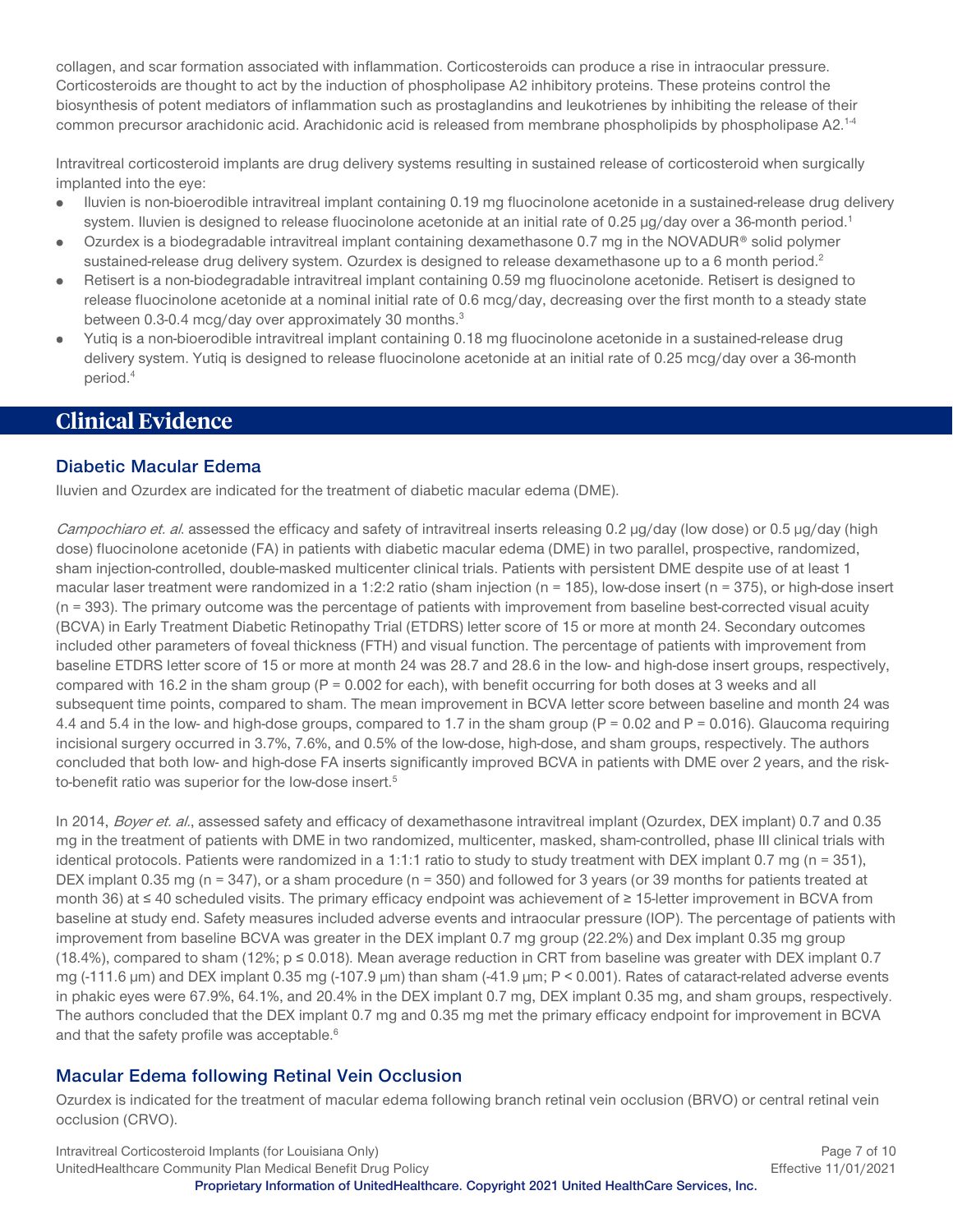In 2010, Haller et. al., evaluated the safety and efficacy of dexamethasone intravitreal implant 0.7 mg compared with sham in eyes with vision loss due to macular edema associated with BRVO or CRVO in two identical, multicenter, masked, randomized, 6-month, sham-controlled clinical trials. 1267 patients were randomized for a single treatment with DEX implant 0.7 mg (n 427), DEX implant 0.35 mg (n = 414), or sham (n = 426). The primary outcome was time to achieve a  $\geq$  15-letter improvement in BCVA. Secondary endpoints included BVCA, central retinal thickness, and safety. The study found that after a single administration, the time to achieve a ≥ 15-letter improvement in BCVA was significantly less in both treatment groups, compared to sham (P < 0.001). The percent of eyes with a  $\geq$  15-letter loss in BCVA was significantly lower in the DEX implant 0.7 mg group compared with sham in all follow-up visits ( $P \le 0.006$ ). Additionally, improvement in mean BCVA was greater in both treatment groups, compared with sham at all follow-up visits ( $P \le 0.006$ ). The percentage of DEX implant-treated eyes with intraocular pressure (IOP) of ≥ 25 mmHg peaked at 16% at day 60 (both doses) and was not different from sham by day 180. There was no significant between-group difference in the occurrence of cataract or cataract surgery. The authors concluded that dexamethasone intravitreal implant can reduce the risk of vision loss and improve the speed/incidence of visual improvement in eyes with macular edema secondary to BRVO or CRVO.7

### **Non-Infectious Uveitis**

Ozurdex, Retisert, and Yutiq are indicated for the treatment of non-infectious uveitis affecting the posterior segment of the eye.

To evaluate the safety and efficacy of 2 doses of dexamethasone (DEX) intravitreal implant for treatment of noninfectious intermediate or posterior uveitis, *Lowder et. al.*, conducted a 26-week trial, randomized, parallel, masked trial (n = 229) (NCT00333814). Study participants were randomized to a single treatment with a 0.7 mg DEX implant (n = 77), 0.35 mg DEX implant ( $n = 76$ ), or sham procedure ( $n = 76$ ). The primary endpoint was the proportion of eyes with a vitreaous haze score of 0 at week 8. The authors found that the proportion of eyes with a vitreous haze score of 0 at week 8 was 47% and 36% with the 0.7 mg DEX implant and the 0.35 mg DEX implant, respectively, and 12% with the sham (P < 0.001), with the benefit persisting through week 26. A gain of 15 or more letters from baseline BCVA was seen in significantly more eyes in the DEX implant groups than the sham group at all study visits. The authors also found that intraocular pressure (IOP) of 25 mmHg or more peaked at 7.1% and 8.7% for the 0.7 mg and 0.35 mg DEX implant, compared to 4.2% for sham (P > 0.05 at any visit). The authors concluded that patients with noninfectious intermediate or posterior uveitis had significantly improved intraocular inflammation and visual acuity persisting for 6 months.<sup>8</sup>

Pavesio et. al., evaluated the safety and efficacy of an intravitreal acetonide (FA) implant compared to standard therapy in those with noninfectious posterior uveitis (NIPU) (NCT00468871) in a randomized, controlled, phase 2b/3, open-label multicenter superiority trial. 140 study participants with either unilateral or bilateral NIPU were treated with either a 0.59 mg FA intravitreal implant (n = 66) or standard of care (n = 74) with either systemic prednisolone or equivalent corticosteroid as monotherapy, or, if appropriate, combination therapy with an immunosuppressive agent plus a lower dose prednisolone or equivalent corticosteroid. Primary endpoint was time to first recurrence of uveitis. Results revealed that eyes that received the FA intravitreal implant had delayed onset of observed recurrence of uveitis (P < 0.01) and lower rate of recurrence (18.2% vs 63.5%; P ≤ 0.01) compared with standard of care. Adverse events included elevated IOP requiring IOP-lowering surgery (occurring in 21.2% of implanted eyes) and cataracts requiring extraction (occurring in 87.8% of phakic implanted eyes). The authors concluded that the FA intravitreal implant provided better control of inflammation in patients with uveitis compared with standard of care, but IOP and lens clarity of implanted eyes required close monitoring.<sup>9</sup>

In 2020, Jaffe et. al., examined the 36-month efficacy and safety of a 0.2 µg/day fluocinolone acetonide insert (FAi) to treat noninfectious uveitis of the posterior segment (NIU-PS) in a phase 3, prospective, double-masked, multicenter study (NCT01694186). Study population included adults with a diagnosis of NIU-PS in ≥ 1 eye for ≥ 1 year and ≥ 2 recurrences of uveitis, requiring systemic corticosteroid, immunosuppressive treatment, or intraocular corticosteroids. Participants were randomized 2:1 ( $n = 87$  FAi-treated vs  $n = 42$  sham-treated). The primary outcome was the difference between the proportion of patients who had uveitis recurrence between treatment arms. Secondary outcomes included time to first recurrence, number of recurrences, best-corrected visual acuity (BCVA) change from baseline, resolution of macular edema, and number of adjunctive treatments. Results showed cumulative uveitis recurrences were significantly reduced with FAi compared with sham (65.5% vs. 97.6%, respectively; P < 0.001) over 36 months of treatment. Additionally, cumulative uveitis recurrences were significantly reduced with FAi compared with sham (65.5% vs. 97.6%, respectively; P < 0.001) and significantly lower recurrences per eye in the FAi-treated compared to sham (mean 1.7 vs. 5.3, respectively, P < 0.001). Author concluded that fluocinolone acetonide insert-treated eyes had significantly reduced uveitis recurrence rates, increased recurrence-free durations, and fewer episodes among those with recurrences.<sup>10</sup>

Intravitreal Corticosteroid Implants (for Louisiana Only) **Page 8 of 10** Page 8 of 10 UnitedHealthcare Community Plan Medical Benefit Drug Policy **Effective 11/01/2021** Effective 11/01/2021 **Proprietary Information of UnitedHealthcare. Copyright 2021 United HealthCare Services, Inc.**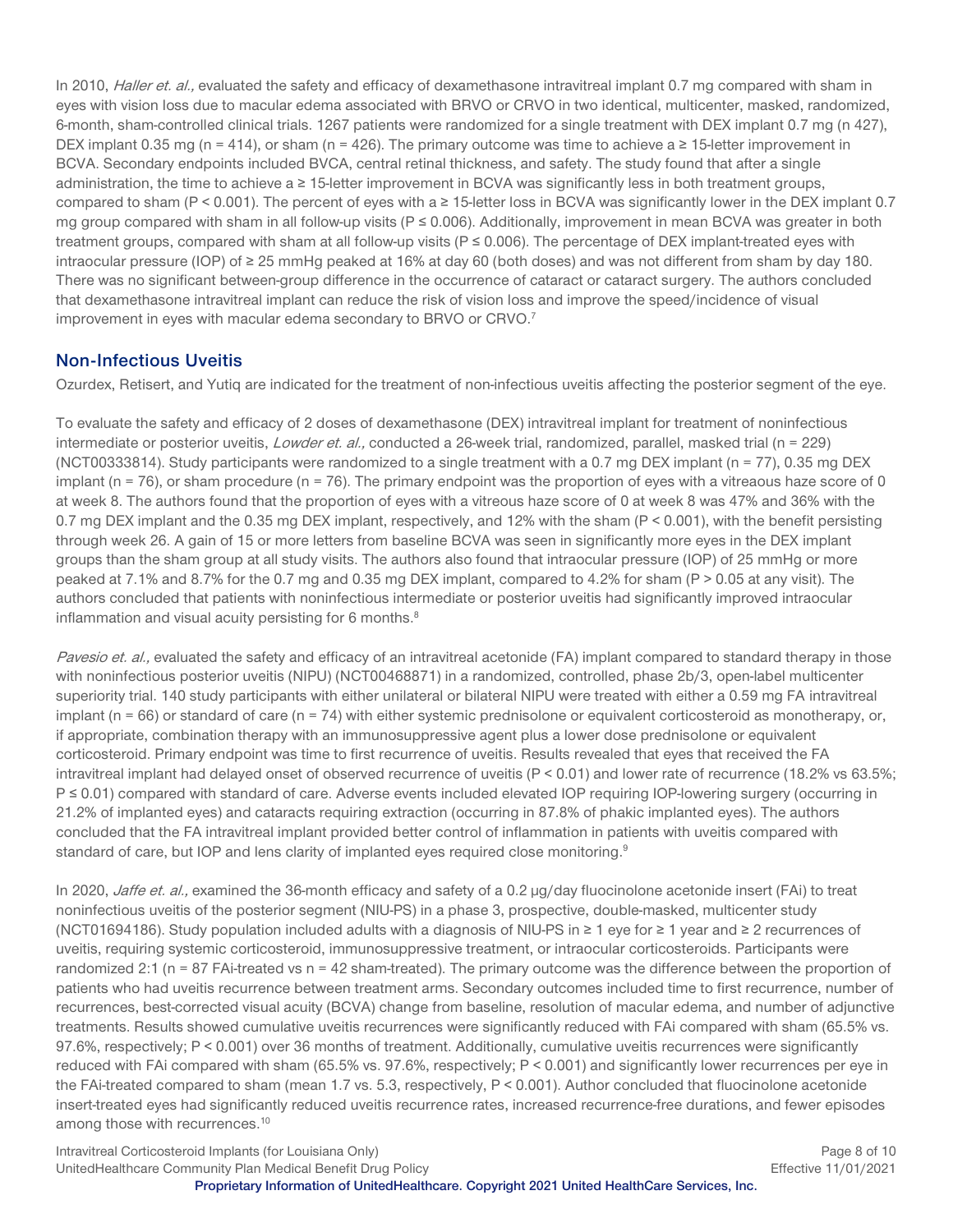# <span id="page-8-0"></span>**U.S. Food and Drug Administration (FDA)**

This section is to be used for informational purposes only. FDA approval alone is not a basis for coverage.

#### **Iluvien (fluocinolone acetonide intravitreal implant)**

Iluvien contains a corticosteroid and is indicated for the treatment of diabetic macular edema (DME) in patients who have been previously treated with a course of corticosteroids and did not have a clinically significant rise in intraocular pressure.<sup>1</sup>

#### **Ozurdex (dexamethasone intravitreal implant)**

Ozurdex is a corticosteroid indicated for the treatment of macular edema following branch retinal vein occlusion (BRVO) or central retinal vein occlusion (CRVO), non-infectious uveitis affecting the posterior segment of the eye, and diabetic macular edema (DME).<sup>2</sup>

#### **Retisert (fluocinolone acetonide intravitreal implant)**

Retisert is a corticosteroid indicated for the treatment of chronic noninfectious uveitis affecting the posterior segment of the eye.3

#### **Yutiq (fluocinolone acetonide intravitreal implant)**

Yutiq contains a corticosteroid and is indicated for the treatment of chronic non-infectious uveitis affecting the posterior segment of the eye.<sup>4</sup>

#### <span id="page-8-1"></span>**References**

- 1. Iluvien [Package Insert]. Alpharetta, GA: Alimera Sciences, Inc.; November 2016.
- 2. Ozurdex [Package Insert]. Madison, NJ: Allergan USA, Inc.; October 2020.
- 3. Retisert [Package Insert]. Bridgewater, NJ: Bausch Health US, LLC.; January 2021.
- 4. Yutiq [Package Insert]. Watertown, MA: EyePoint Pharmaceuticals US, Inc.; March 2021.
- 5. Campochiaro PA, Brown DM, Pearson A, et al. Long-term benefit of sustained-delivery fluocinolone acetonide vitreous inserts for diabetic macular edema. Ophthalmology. 2011;118(4):626-635.e2.
- 6. Boyer DS, Yoon YH, Belfort R Jr, et al. Three-year, randomized, sham-controlled trial of dexamethasone intravitreal implant in patients with diabetic macular edema. Ophthalmology. 2014;121(10):1904-1914.
- 7. Haller JA, Bandello F, Belfort R Jr, et al. Randomized, sham-controlled trial of dexamethasone intravitreal implant in patients with macular edema due to retinal vein occlusion. Ophthalmology. 2010;117(6):1134-1146.e3.
- 8. Lowder C, Belfort R Jr, Lightman S, et al. Dexamethasone intravitreal implant for noninfectious intermediate or posterior uveitis. Arch Ophthalmol. 2011;129(5):545-553.
- 9. Pavesio C, Zierhut M, Bairi K, Comstock TL, Usner DW; Fluocinolone Acetonide Study Group. Evaluation of an intravitreal fluocinolone acetonide implant versus standard systemic therapy in noninfectious posterior uveitis. Ophthalmology. 2010;117(3):567-575.e1.
- 10. Jaffe GJ, Pavesio CE; Study Investigators. Effect of a Fluocinolone Acetonide Insert on Recurrence Rates in Noninfectious Intermediate, Posterior, or Panuveitis: Three-Year Results. Ophthalmology. 2020;127(10):1395-1404.

# <span id="page-8-2"></span>**Policy History/Revision Information**

| Date       | Summary of Changes              |
|------------|---------------------------------|
| 11/01/2021 | New Medical Benefit Drug Policy |